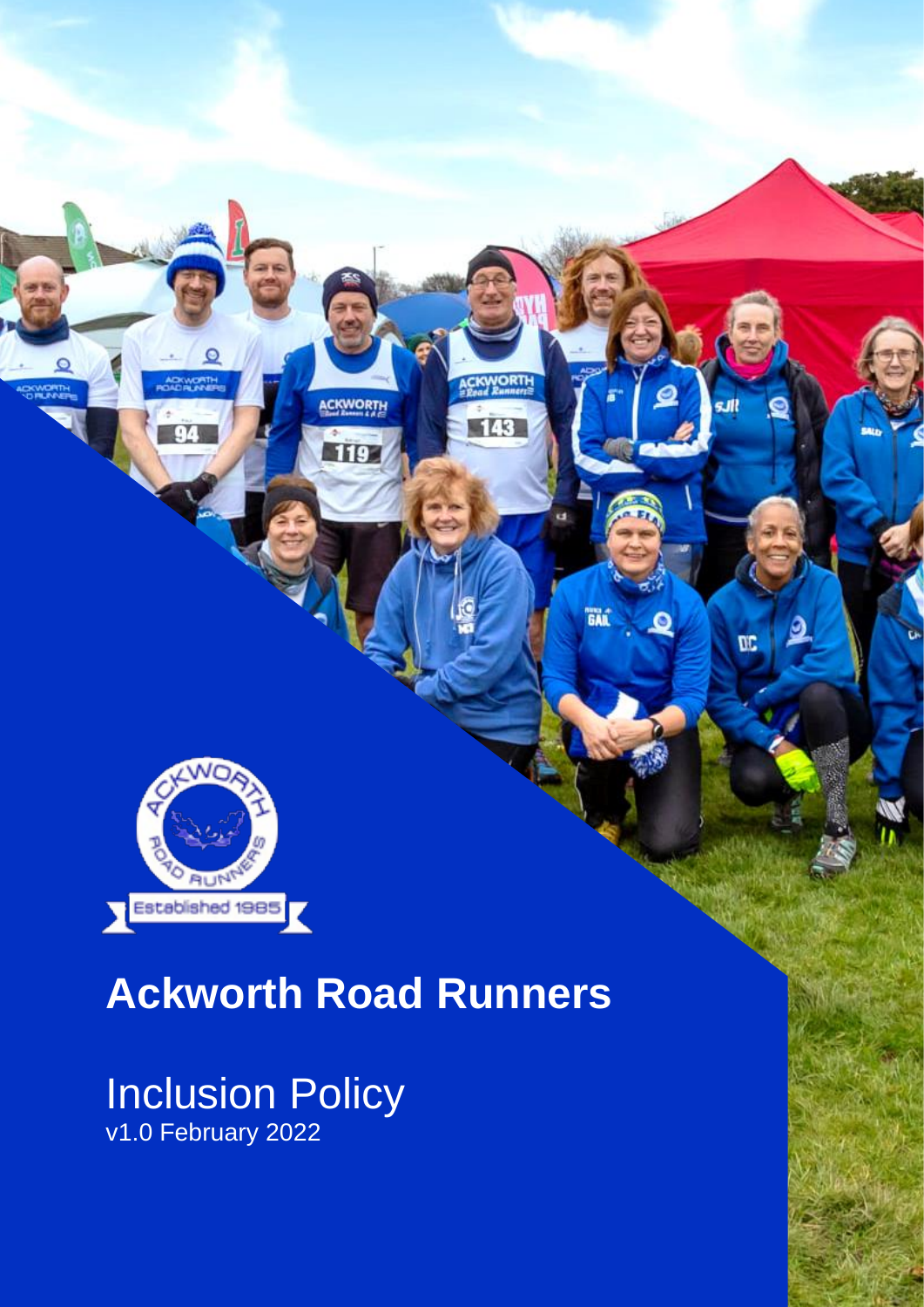# **Contents**

### <span id="page-1-0"></span>**Introduction**

For the purposes of this policy 'inclusion' means access for all. It means recognising differences between individuals / groups and providing opportunities for them to participate in Athletics and Running regardless of those differences, whether this is as a participant, coach, leader, official, volunteer or member of staff.

Ackworth Road Runners embrace diversity and difference and is committed to providing opportunities that are safe, inclusive, accessible and equitable. We want our club to be equally accessible to all members of society, whatever their age, disability, gender, race, ethnicity, sexuality or social/economic status.

We will develop a focus on inclusion, not exclusion, and ensure that we provide appropriate advice to members and volunteers to ensure that everyone can participate as fully as possible.

The Inclusion Policy is intended to promote a change in attitudes and perceptions and to improve opportunities for everyone to participate at our club.

We will seek to ensure that we comply with the [Equality Act 2010](https://www.gov.uk/guidance/equality-act-2010-guidance) and the characteristics protected by it ( age, disability, gender reassignment, race, religion or belief, sex, sexual orientation, marriage and civil partnership and pregnancy and maternity) and encourage our members to do so. We will seek to include everyone regardless of whether they have a protected characteristic or not.

Our aim is to provide an environment where everyone feels:

- Welcome
- Represented
- Included in decision making
- Able to participate
- <span id="page-1-1"></span>• Safe and free from discrimination, bullying, harassment and vilification.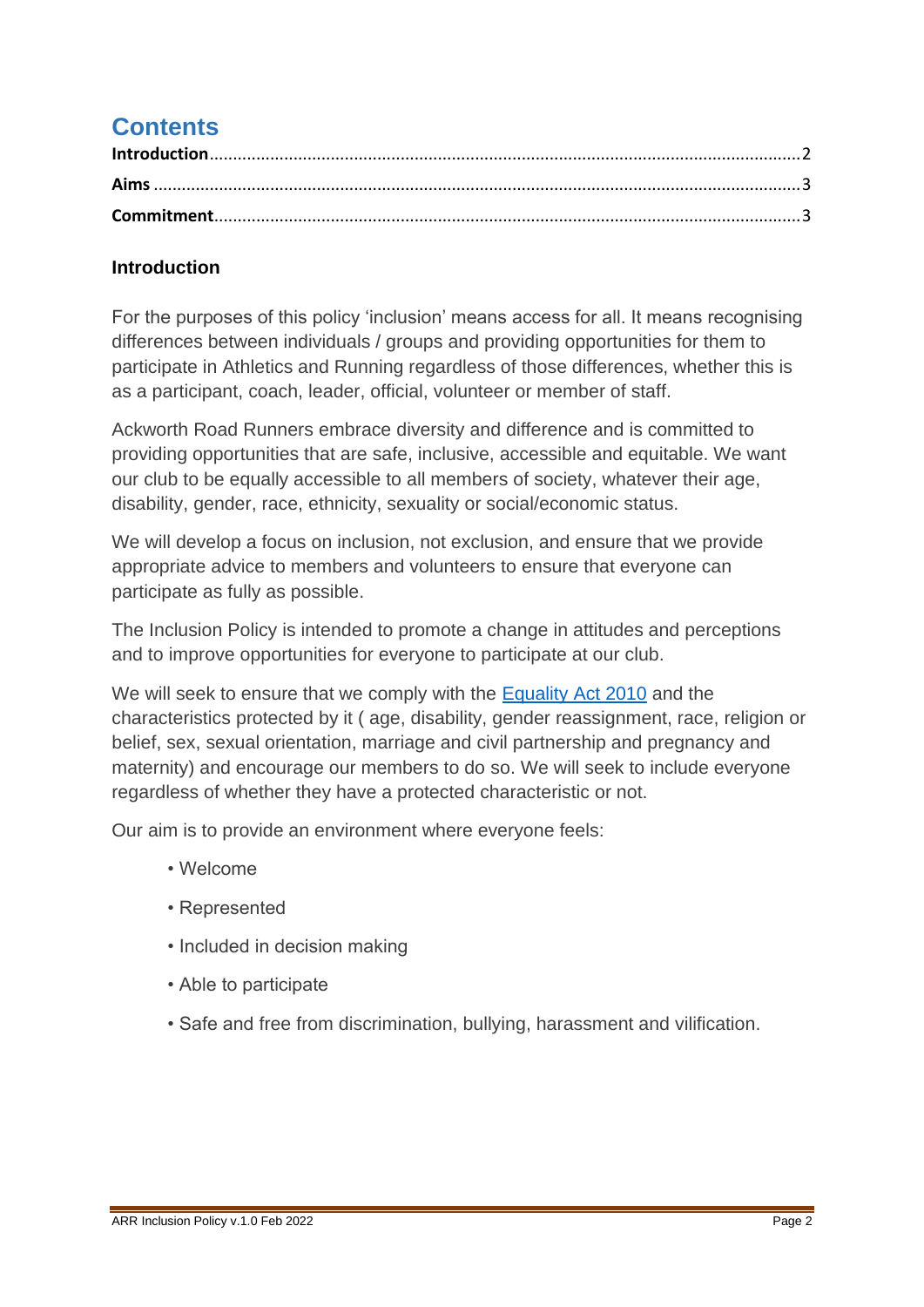# **Aims**

The aims of this Inclusion Policy are:

- To promote the development of knowledge and understanding of disability, equity and inclusion amongst our participants, leaders/coaches, officials, volunteers and competition/event organisers by the provision of appropriate guidance and training. To guide and support the integration of inclusive practice into our core club/group programmes and activities.
- To contribute towards growing and sustaining numbers of people from underrepresented groups participating within our club.
- To promote inclusion within Athletics and Running wherever possible and in accordance with the provisions of the Equality Act. The club committee leads the club to achieve their vision, short term and long-term goals.
- To adopt inclusive practice within our competition and events.
- To promote close working partnerships with relevant groups and organisations to support the development of inclusive practice within our club.

# <span id="page-2-0"></span>**Commitment**

We will:

- Not tolerate discrimination, harassment, bullying or victimisation.
- Actively identify and reduce barriers to participation for under-represented groups.
- Consult with expert partners and other organisations to facilitate inclusive practices and remove barriers to participation.
- Ensure under-represented groups are given the opportunity to participate in all aspects of our club.
- Provide opportunities for all in coaching, officiating and leadership positions.

There are a number of measures that we will take to ensure that we are working under the guidance of the Policy and within the requirements of the [Equality Act](https://www.gov.uk/guidance/equality-act-2010-guidance)  [\(2010\).](https://www.gov.uk/guidance/equality-act-2010-guidance)